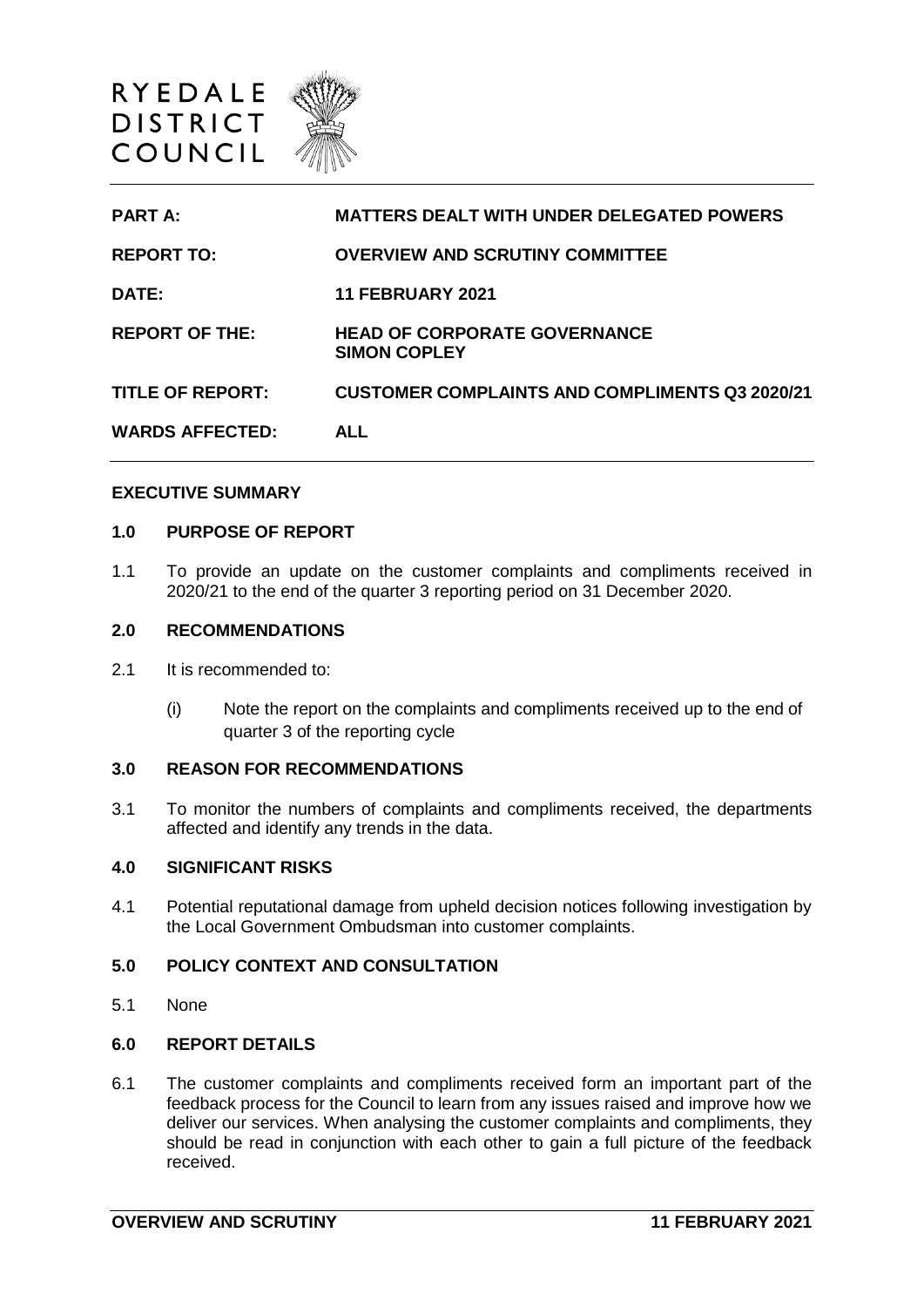# **COMPLAINTS**

- 6.2 The Council operates a two stage internal complaints process to respond to the issues raised by complainants. The first stage is an initial response by the applicable line manager or service unit manager. If the complainant is not satisfied with the response they receive, then they can move to stage 2, which is investigated and answered by the relevant Head of Service.
- 6.3 Following this stage 2 response, there is the option to then go to the Local Government and Social Care Ombudsman if they remain dissatisfied. The Ombudsman is a free and impartial service, but will generally only consider complaints that have been through the internal two stage process at the Council first.
- 6.4 Since the quarter 2 update report to the committee meeting in November, the council has handled a further 7 corporate complaints in the period from 1 October to 31 December 2020.

| Department                     | Number of  | Complaints  | Complaints  |
|--------------------------------|------------|-------------|-------------|
|                                | Complaints | resolved at | resolved at |
|                                | received   | Stage 1     | Stage 2     |
| <b>Environmental Health</b>    |            |             | N/A         |
| Housing                        |            |             | N/A         |
| Planning & Regulatory          | 2          |             |             |
| <b>Services</b>                |            |             |             |
| <b>Revenues &amp; Benefits</b> | 2          | っ           | N/A         |
| <b>Streetscene</b>             |            |             | N/A         |
| Total                          |            |             |             |

- 6.5 From the seven corporate complaints received during quarter 3, six were dealt with under stage 1 of the complaints process, with one complainant remaining dissatisfied at stage 1 and advancing on to stage 2. The overall average response time during the quarter was 10.13 days, broken down to 9.57 days to respond at stage 1 and 14 days for the stage 2 response. All complaints received in quarter 3 were completed within the timescales set out to the complainants in the initial acknowledgement letter.
- 6.6 For the 2020/21 year-to-date performance, there have been 31 complaints received from 1 April to 31 December 2020. The 31 complaints received from April to December 2020 is significantly lower than the 48 received in the same time period last year and in comparison to previous years. It is felt that the periods in national lockdown has led to a reduction in citizens contacting the authority generally for non-emergency enquiries.
- 6.7 Of the 31 complaints received, 29 have been resolved at stage 1, with 2 complaints escalated to be dealt with under stage 2 of the complaints procedure. This is an improvement on the same time period last year, when 14 out of the 48 complaints received were dissatisfied with the stage 1 response and requested to progress to stage 2 complaints. This is part of a concerted effort to improve complaint responses to thoroughly address all of the points raised in complaints received.
- 6.8 The most complaints this year have been received in the customer facing areas of Revenues & Benefits, Streetscene, Planning & Regulatory Services and Housing Services. The average response times for the year to date are 7.39 days for the resolution of stage 1 complaints and 12.5 days for the resolution of stage 2 complaints. Analysis of the service response times has found that where specialist legal advice is sought or when interviews are required between the investigating officer and other